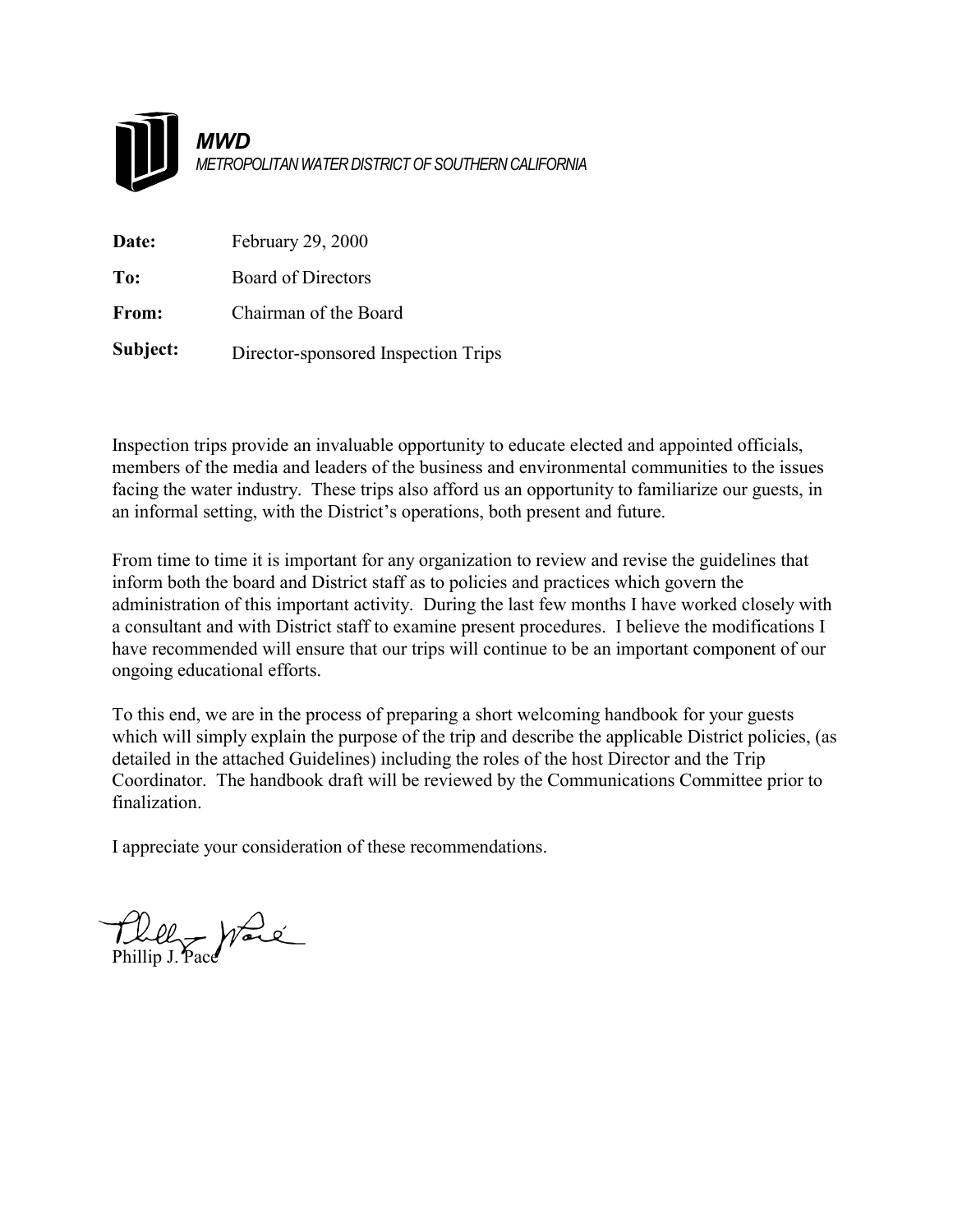

# • Board of Directors Executive Committee

March 14, 2000 Board Meeting

# **Subject**

**6H**

Amendments to the Administrative Code Regarding Director-Sponsored Inspection Trips

### **Description**

I have asked that the alcohol policy on Director-sponsored Inspection Trips be reviewed. Administrative Code section 2614 (o) currently provides that no alcoholic beverages will be provided at District expense during the tours.

Having given this matter a great deal of attention, and having received input from management and staff, it is my recommendation that this policy be revised as follows, and placed into the District's Administrative Code:

- 1. There be a total ban on the transportation or consumption of alcoholic beverages on buses transporting guests and staff to inspection trips.
- 2. When the tour stops at a public restaurant or hotel, guests may individually purchase alcoholic drinks for consumption during the meal at said public establishment.
- 3. While at District facilities on a Director- sponsored inspection trip, guests' consumption of alcoholic beverages will be limited to beer and wine.
- 4. The Director sponsoring the tour may elect to either have a "dry" trip, or to have beer and wine made available to his/her guests.
- 5. The District will pay the costs of all food and beverages, including beer and wine, made available to guests while visiting District facilities. There will be no cost to guests for meals or beverages consumed on any Inspection Trip.

For the most part, our inspection trips are filled with responsible and interested individuals who exercise good judgment in the use of alcoholic beverages during social hours on our inspection trips. However, if an individual becomes unruly or uncooperative towards the Director, tour guides or other guests, in the interest of safety of the participants and courtesy to our guests, it is the responsibility of the Directors to curtail their guests' participation on the tour.

It is proposed that subsections o, p, and q of Administrative Code Section 2614 be amended to incorporate the above guidelines concerning the purchase and use of alcoholic beverages on these inspection trips. **Attachment 1** sets forth Section 2614 as it would now appear in the Code, and **Attachment 2** shows the proposed changes, with strikeovers reflecting deletions and underlining reflecting additions. **Attachment 3** sets forth the revisions to be made to the General Guidelines for Conduct of Director-Sponsored Inspection Trips.

#### **Policy**

Conduct on director sponsored inspection trips

# **Board Options/Fiscal Impacts**

**Option #1**

Adopt the proposed amendments to Section 2614 on conduct guidelines for District sponsored inspection trips.

**Fiscal Impact: None**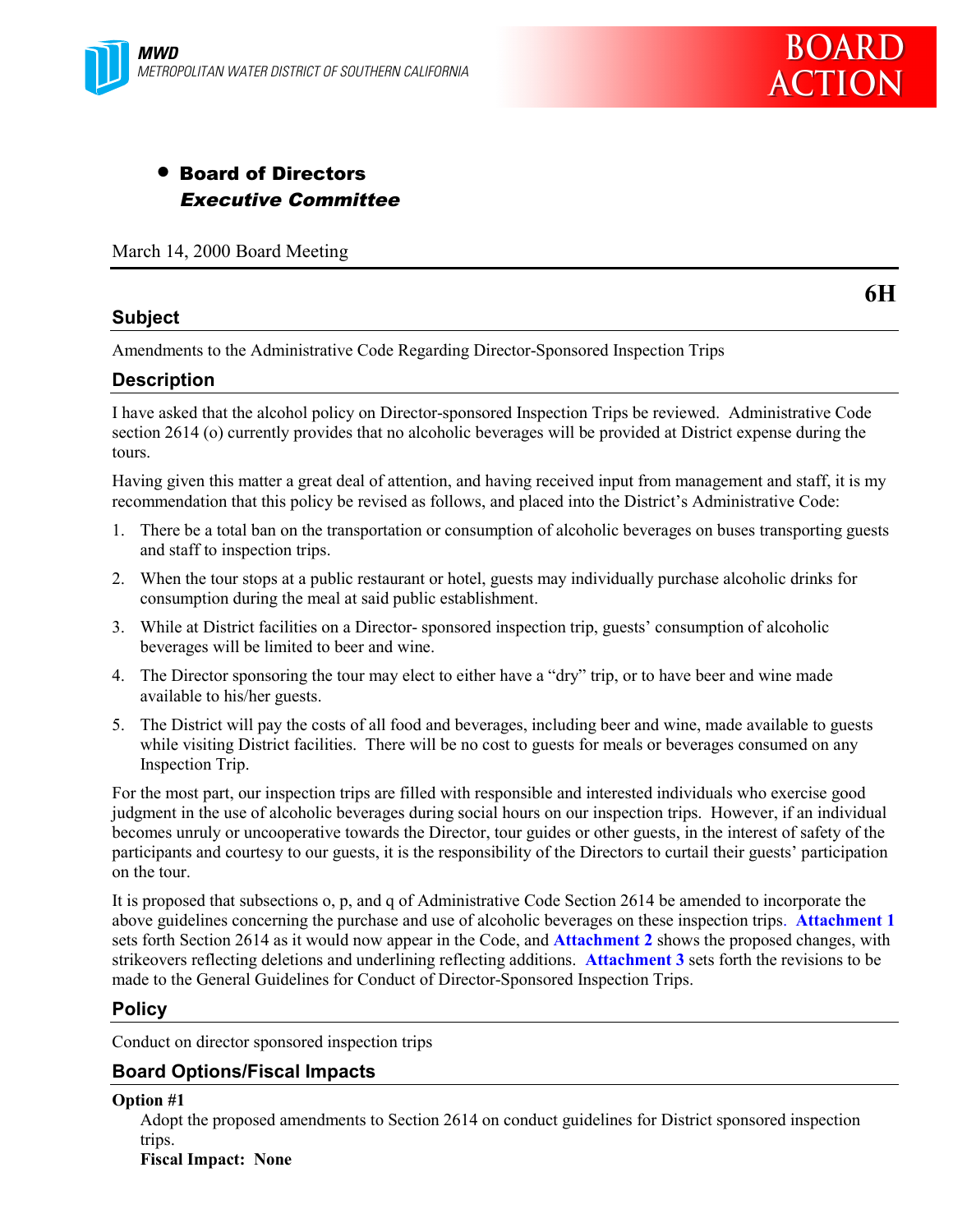**Option #2** Keep the status quo. **Fiscal Impact: None**

# **Staff Recommendation**

Option 1

 $\overline{O}$ 3/2/2000  $\sigma$ *Chairman of the Board Date*

**Attachment 1 – director inspection trips Attachment 2 – director inspection trips Attachment 3 – director inspection Trips**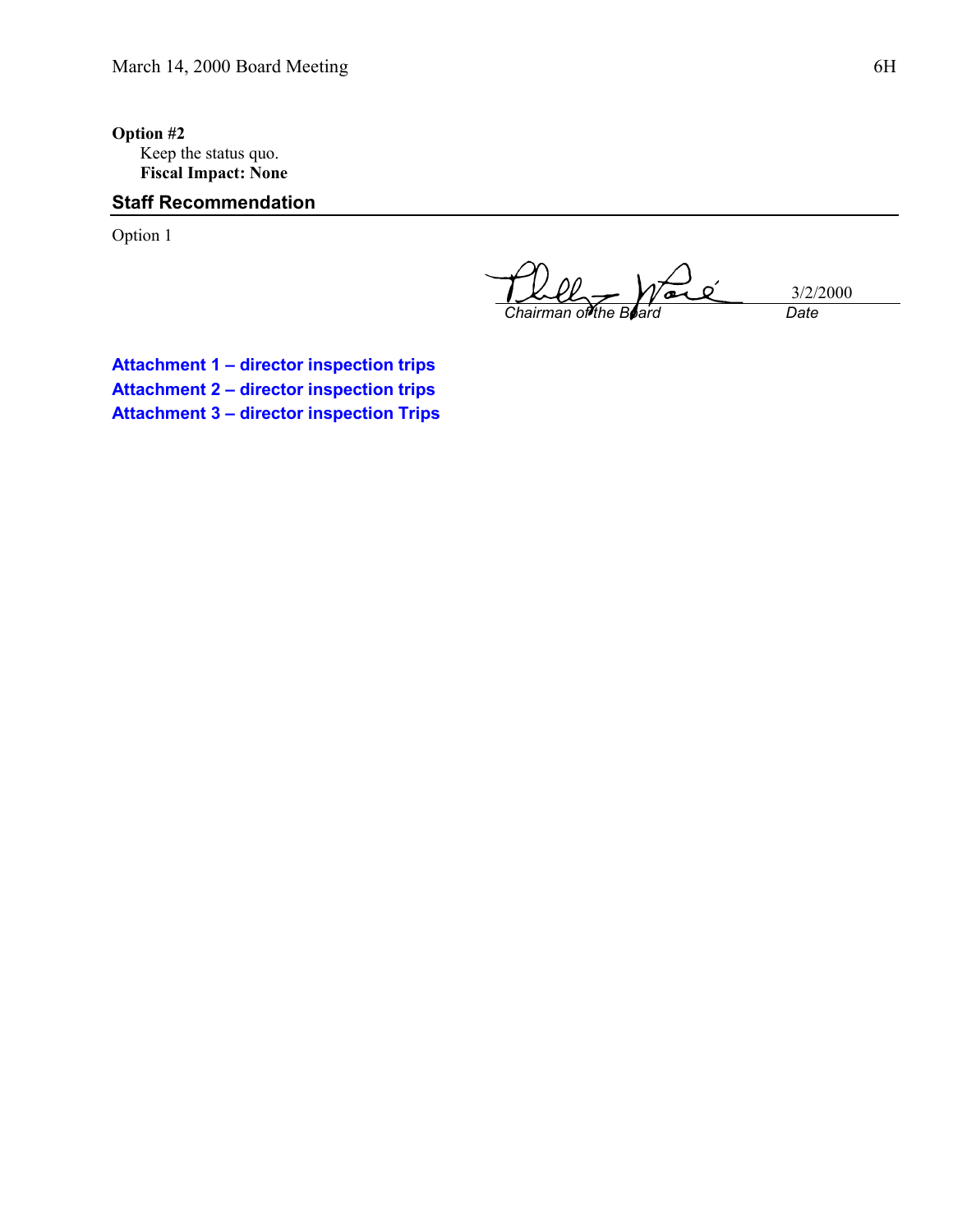# **ATTACHMENT 1**

#### **§ 2614. General Provisions.**

(a) The purpose of these trips is to disseminate District information; provide elected and appointed officials, members of the business and environmental communities, members of the media, and other leading citizens and interested persons from each member public agency with visual inspection of District and related facilities; and acquaint them with issues facing the water industry and the District's operations, programs, and objectives, both present and future. Each director shall be responsible for the individual selection of guests, the choice of inspection trip and the inspection trip dates.

(b) It is each director's obligation to periodically sponsor inspection trips.

(c) In order to give these educational inspection trips the broadest coverage, it shall be the practice to avoid having repeat guests. Generally, inspection trip guests should be selected from within the area of the public agency represented by the sponsoring director. Each director should strive to select guests who occupy positions of leadership in their communities and other interested persons.

(d) Directors who have a limited number of opinion leaders whom they feel would be of benefit to Metropolitan to include on an inspection trip may co-sponsor a trip with another director in a like situation.

(e) Directors shall accompany their guests on inspection trips they sponsor except in cases of illness, emergency or other exceptional circumstances, and shall accompany them throughout all portions of the trip.

(f) The number of invited guests on any District inspection trip shall not exceed 36.

(g) District expense for transportation and meals on any inspection trip is to be limited to the normal travel routes to and from District facilities.

(h) If the director sponsoring the trip so desires, a reasonable amount of time will be set aside during the inspection trip for a discussion of the water problems of the member public agency as they relate to the District. Reasonable distribution of written material concerning the member public agency also will be permitted.

(i) Itineraries, transportation, lodging and meals for District inspection trips shall be standardized to the extent possible in order to minimize costs. Variations from standard itineraries to accommodate special conditions may be authorized by the Executive Committee.

(j) Directors are urged to consider scheduling their Colorado River Aqueduct inspection trips for Thursday, Friday and Saturday or Saturday, Sunday, and Monday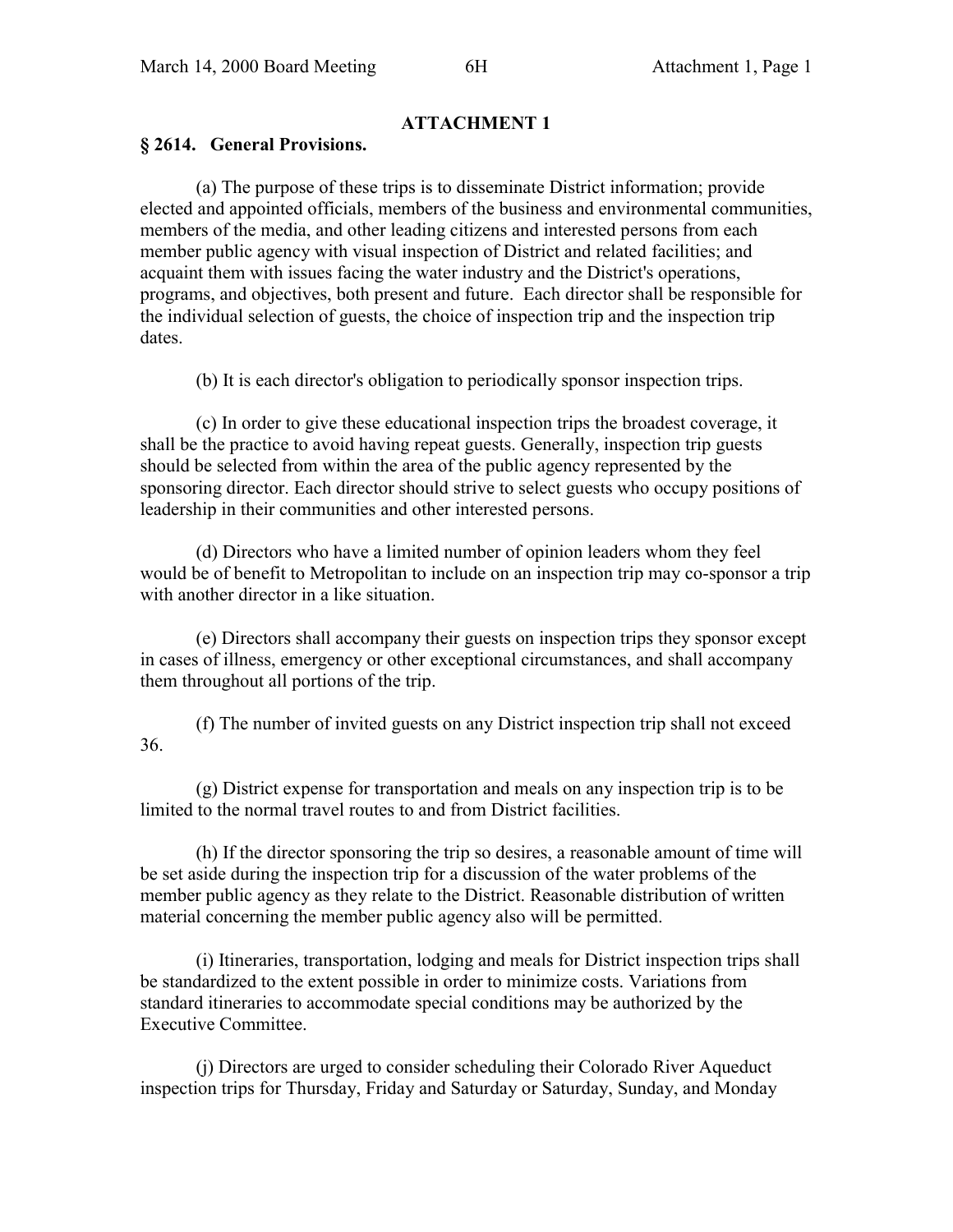rather than Friday, Saturday, and Sunday in order to allow two trips to be conducted over the same weekend and, thus, accommodate more directors' requests for preferred-month dates.

(k) Trip groups numbering ten or less may be required to share the Gene Field Headquarters guest lodge with another group or groups.

(l) The Outreach Group will not accept reservations for inspection trips prior to April 1 for the following fiscal year.

(m) Inspection trip dates are assigned on a date/time-request-received basis. Conflicts will be resolved by consultation with affected directors. Continuing disputes shall be resolved by the Executive Committee.

(n) In the event a director is unable to schedule a trip because of lack of an open date when he/she submits his/her reservation, he/she shall be accorded priority the next fiscal year.

(o) There is a total ban on the transportation or consumption of alcoholic beverages on buses transporting guests and staff on inspection trips. When a tour stops at a public restaurant or hotel, guests may individually purchase alcoholic drinks for consumption during the meal at said public establishments. The District may pay set up charges for service of "no host" beverages at a hotel.

(p) While at District facilities, guests' consumption of alcoholic beverages will be limited to beer and wine. The Director sponsoring the trip may elect to have a "dry" trip, or to have beer and wine made available served to his or her guests. The District will pay for the cost of all food and beverages, including beer and wine, served to guests while visiting District facilities.

(q) It is the Director's responsibility to maintain a safe and courteous environment for his guests, encourage his guests to comply with District policy and act in a safe and proper manner at all times. If a guest becomes unruly or uncooperative, it is the responsibility of the Director to curtail that guest's continued participation in the tour. During the course of a tour, in the event of any unanticipated occurrence, the tour coordinator shall notify the Chair, or in his absence the Board Executive Officer, of the occurrence.

(r) Tipping of District employees is strictly prohibited and any employee accepting a gratuity is subject to dismissal. The Public Affairs Representative on the trip will handle the tip for the bus driver and any other tips which are appropriate.

(s) All necessary expenses of any District director or any member of the District staff incurred in connection with any of the above trips will be paid by the District.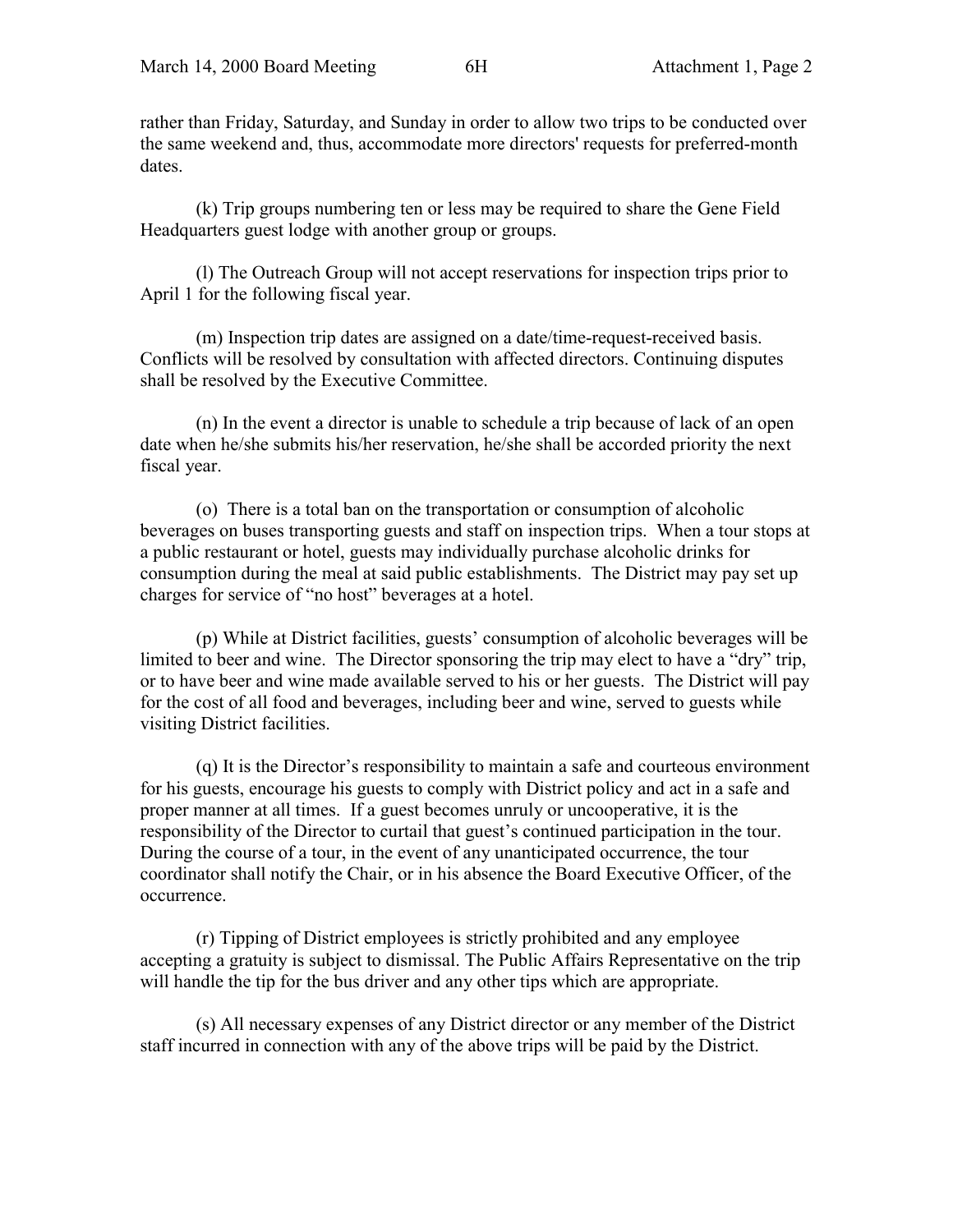(t) The Executive Committee may permit directors within the same member public agency to transfer inspection trips among themselves if the subcommittee determines that the transfer is in the best interests of the District. Acceptance of an inspection trip sponsored by another director shall not affect a director's right to sponsor an inspection trip under the other provisions of this chapter. Directors of one public agency may not transfer their inspection trips to directors of another public agency.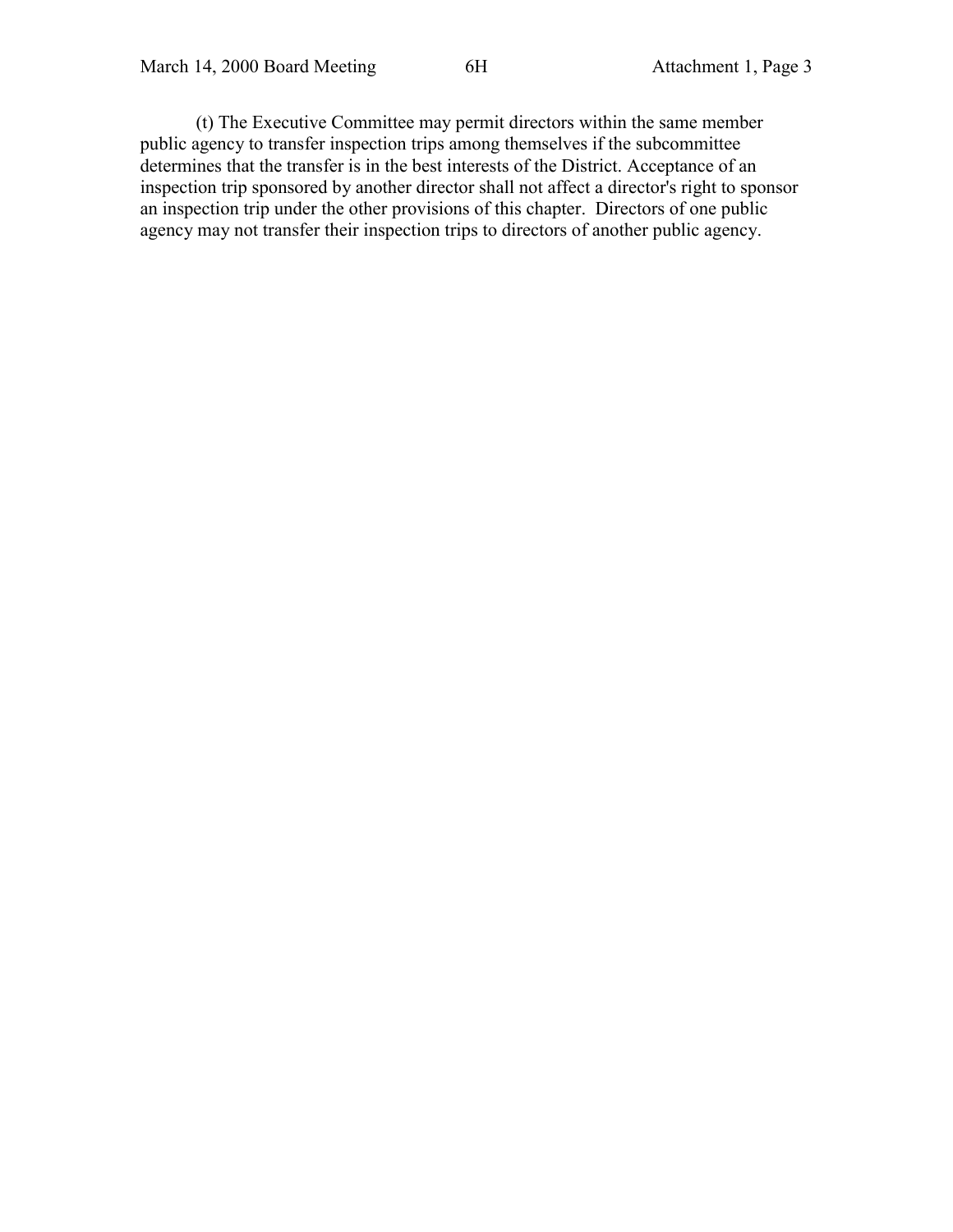### **ATTACHMENT 2**

#### **§ 2614. General Provisions.**

(a) The purpose of these trips is to disseminate District information; provide elected and appointed officials, members of the business and environmental communities, members of the media, and other leading citizens and interested persons from each member public agency with visual inspection of District and related facilities; and acquaint them with issues facing the water industry and the District's operations, programs, and objectives, both present and future. Each director shall be responsible for the individual selection of guests, the choice of inspection trip and the inspection trip dates.

(b) It is each director's obligation to periodically sponsor inspection trips.

(c) In order to give these educational inspection trips the broadest coverage, it shall be the practice to avoid having repeat guests. Generally, inspection trip guests should be selected from within the area of the public agency represented by the sponsoring director. Each director should strive to select guests who occupy positions of leadership in their communities and other interested persons.

(d) Directors who have a limited number of opinion leaders whom they feel would be of benefit to Metropolitan to include on an inspection trip may co-sponsor a trip with another director in a like situation.

(e) Directors shall accompany their guests on inspection trips they sponsor except in cases of illness, emergency or other exceptional circumstances, and shall accompany them throughout all portions of the trip.

(f) The number of invited guests on any District inspection trip shall not exceed 36.

(g) District expense for transportation and meals on any inspection trip is to be limited to the normal travel routes to and from District facilities.

(h) If the director sponsoring the trip so desires, a reasonable amount of time will be set aside during the inspection trip for a discussion of the water problems of the member public agency as they relate to the District. Reasonable distribution of written material concerning the member public agency also will be permitted.

(i) Itineraries, transportation, lodging and meals for District inspection trips shall be standardized to the extent possible in order to minimize costs. Variations from standard itineraries to accommodate special conditions may be authorized by the Executive Committee.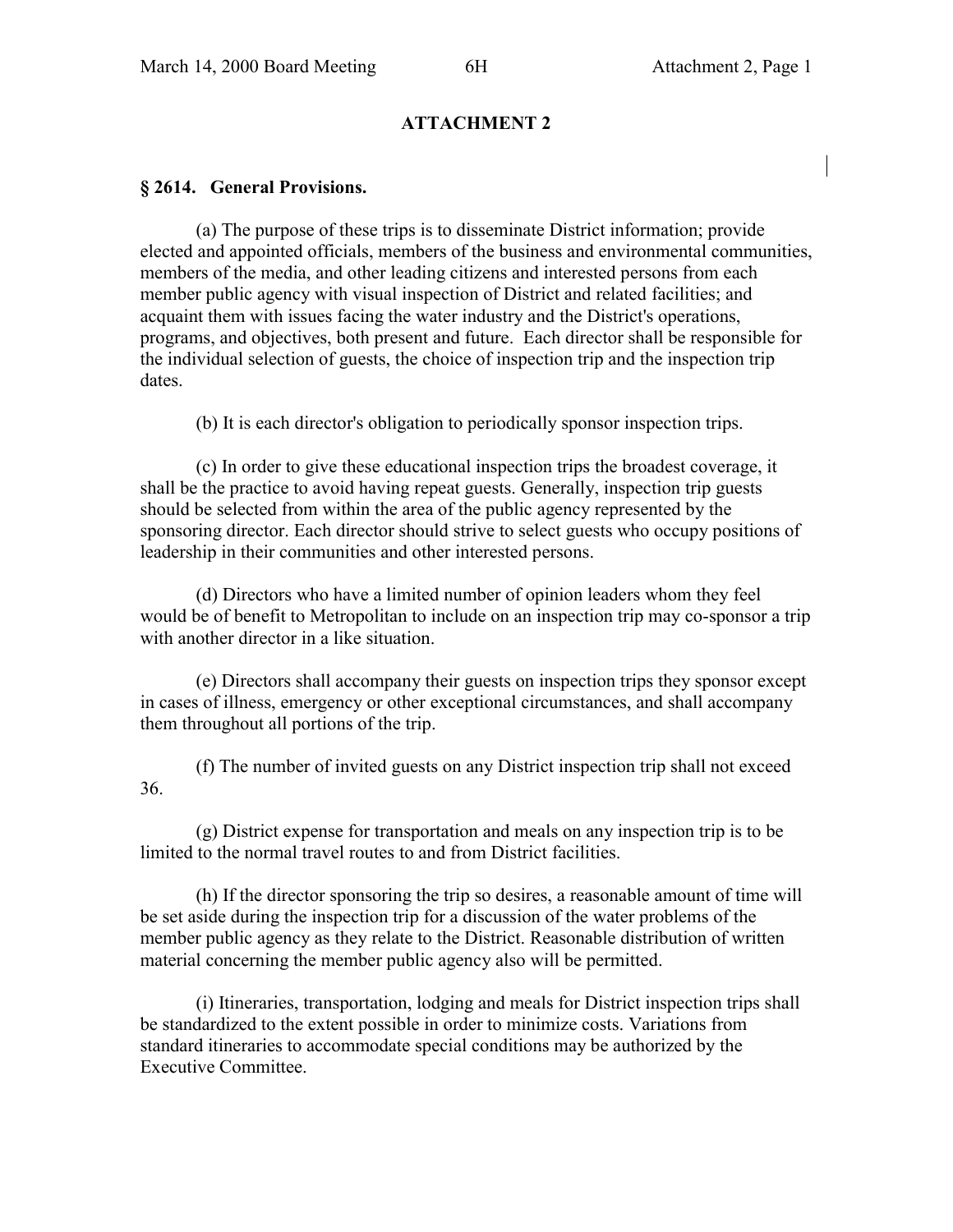(j) Directors are urged to consider scheduling their Colorado River Aqueduct inspection trips for Thursday, Friday and Saturday or Saturday, Sunday, and Monday rather than Friday, Saturday, and Sunday in order to allow two trips to be conducted over the same weekend and, thus, accommodate more directors' requests for preferred-month dates.

(k) Trip groups numbering ten or less may be required to share the Gene Field Headquarters guest lodge with another group or groups.

(l) The Communications DivisionOutreach Group will not accept reservations for inspection trips prior to April 1 for the following fiscal year.

(m) Inspection trip dates are assigned on a date/time-request-received basis. Conflicts will be resolved by consultation with affected directors. Continuing disputes shall be resolved by the Executive Committee.

(n) In the event a director is unable to schedule a trip because of lack of an open date when he/she submits his/her reservation, he/she shall be accorded priority the next fiscal year.

(o) Alcoholic beverages will not be provided at District expense. There is a total ban on the transportation or consumption of alcoholic beverages on buses transporting guests and staff on inspection trips. When a tour stops at a public restaurant or hotel, guests may individually purchase alcoholic drinks for consumption during the meal at said public establishments. The District may pay set up charges for service of "no host" beverages at a hotel.

 (p) While at District facilities, guests' consumption of alcoholic beverages will be limited to beer and wine. The Director sponsoring the trip may elect to have a "dry" trip, or to have beer and wine made available to his or her guests. The District will pay for the cost of all food and beverages, including beer and wine, served to guests while visiting District facilities

 (q) It is the Director's responsibility to maintain a safe and courteous environment for his guests, encourage his guests to comply with District policy and act in a safe and proper manner at all times. If a guest becomes unruly or uncooperative, it is the responsibility of the Director to curtail that guest's continued participation in the tour. During the course of a tour, in the event of any unanticipated occurrence, the tour coordinator shall notify the Chair, or in his absence the Board Executive Officer, of the occurrence.

 $(\text{pr})$  Tipping of District employees, is strictly prohibited and any employee accepting a gratuity is subject to dismissal. The Communications Public Affairs Representative on the trip will handle the tip for the bus driver and any other tips which are appropriate.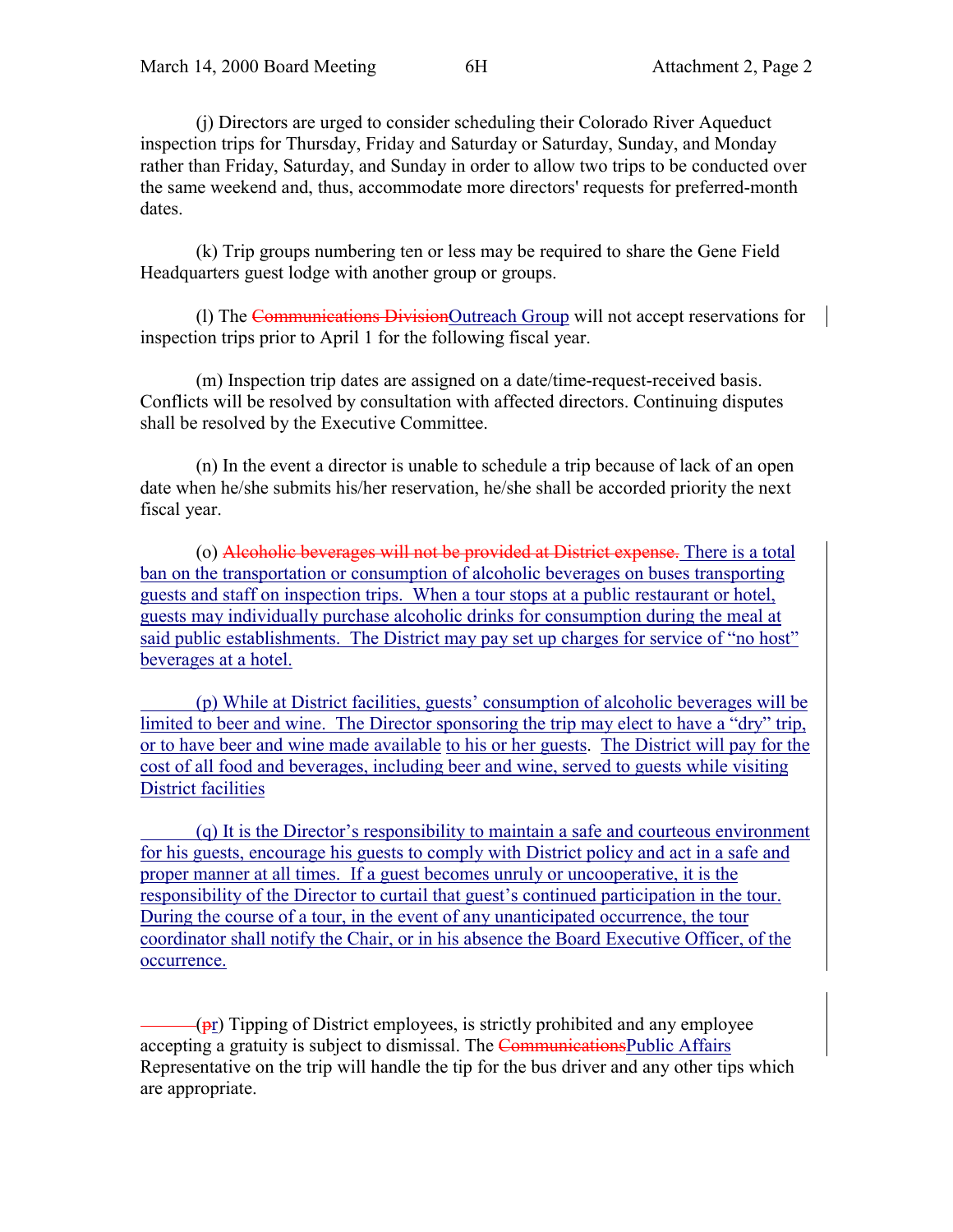$(q<sub>S</sub>)$  All necessary expenses of any District director or any member of the District staff incurred in connection with any of the above trips will be paid by the District.

(rt) The Executive Committee may permit directors within the same member public agency to transfer inspection trips among themselves if the subcommittee determines that the transfer is in the best interests of the District. Acceptance of an inspection trip sponsored by another director shall not affect a director's right to sponsor an inspection trip under the other provisions of this chapter. Directors of one public agency may not transfer their inspection trips to directors of another public agency.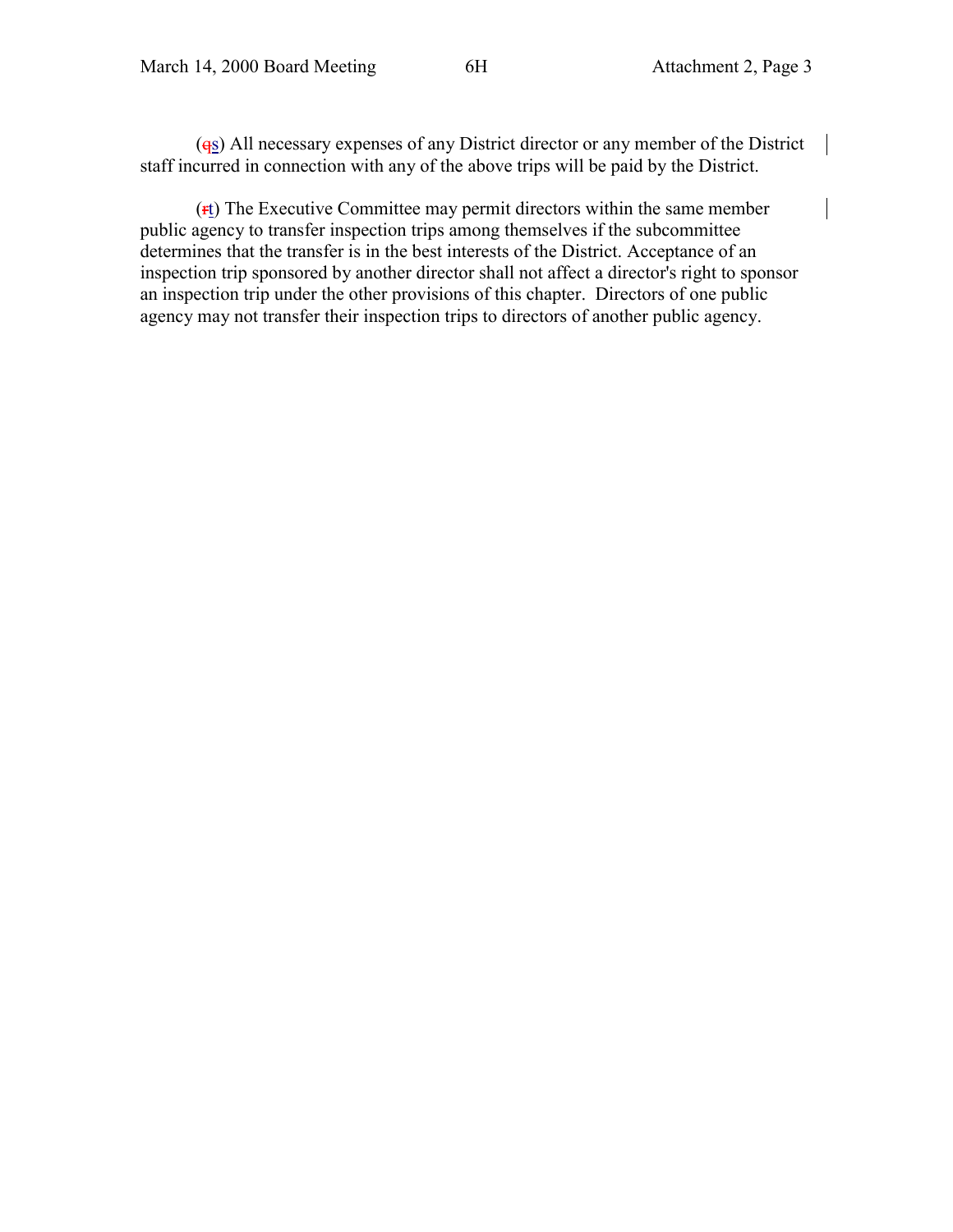# **ATTACHMENT 3**

### **GENERAL GUIDELINES FOR CONDUCT OF DIRECTOR-SPONSORED INSPECTION TRIPS**

- 1. The Public Affairs Representative provided for each inspection trip is a District employee responsible to the Acting Manager of Outreach Group and to the General Manager. He or she is required to comply with District inspection trip policy as established specifically in the Administrative Code and by regulations as set by the Manager of Outreach Group and the General Manager.
- 2. Itineraries, transportation, lodging and meals are standardized to the extent possible in order to minimize costs. No special food requests can be honored, except for medical or religious reasons and only when advance arrangements are made. Justified variations in any of the above matters to accommodate special conditions may be made only when approved in advance by the Chair of the Board after consultation with the Acting Director of Outreach Group.
- 3. Directors are reminded that the District's practice is to avoid having repeat guests on its inspection trips in order that our educational program reach a broad segment of the concerned public.
- 4. The number of invited guests on any District inspection trip shall not exceed 36.
- 5. No one under the age of 18 shall be permitted to participate as a guest on an inspection trip without the approval of the Chair of the Board.
- 6. In the interests of making each inspection trip as cost effective as possible, any director may consider sharing trips with any other mutually agreeable director, with each being responsible for half of the guest list. Consideration should be given to geographic compatibility in making such arrangements.
- 7. Directors are encouraged to arrange for a member agency presentation of 15 to 30 minutes on inspection trips. This helps better define the relationship of Metropolitan to its member agencies and ultimately to the water use.
- 8. Except in cases of illness, emergency or other exceptional circumstances, directors are expected to stay with their inspection trips for the entire program. This will help ensure the success of the trip.
- 9. There is a total ban on the transportation or consumption of alcoholic beverages on buses transporting guests and staff on inspection trips. When a tour stops at a public restaurant or hotel, guests may individually purchase alcoholic drinks for consumption during the meal at said public establishments. The District may pay set up charges for service of "no host" beverages at a hotel.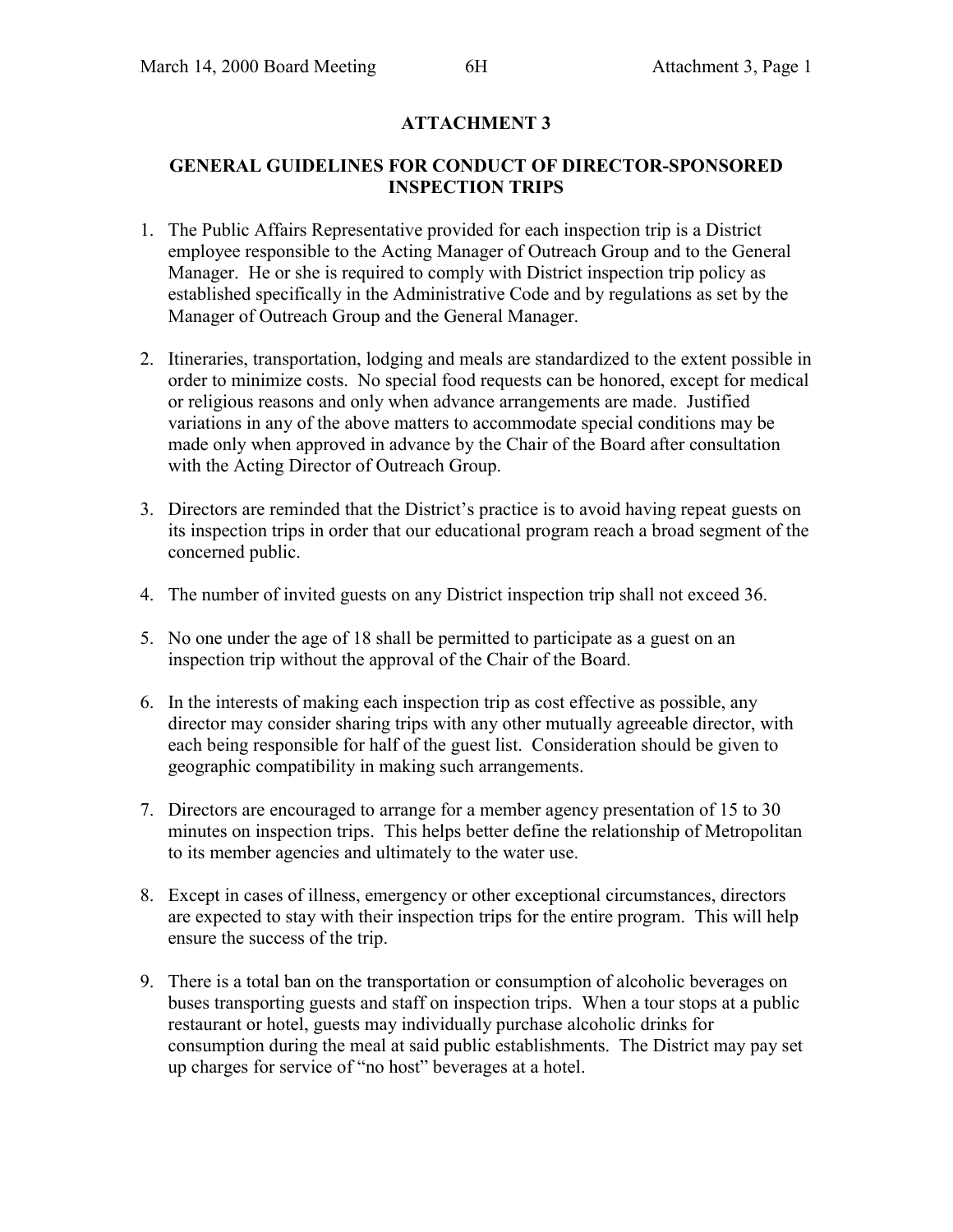- 10. While at District facilities, guests' consumption of alcoholic beverages will be limited to beer and wine. The Director sponsoring the trip may elect to have a "dry" trip, or to have beer and wine made available served to his or her guests. The District will pay for the cost of all food and beverages, including beer and wine, served to guests while visiting District facilities. Service of beer and wine will be limited in time to the period immediately preceding the dinner hour, the dinner meal itself, and a period of time following the meal.
- 11. Designated staff at the Gene Facility will be solely responsible for obtaining alcoholic beverages for District guests. A Metropolitan employee may opt not to be involved in providing beer and wine to guests upon notification to his/her supervisor.
- 12. The safety of participants is of paramount concern to the District. Since the trips encompass operating water and power facilities of various types, there are times when it is potentially unsafe for any member of the group or for certain group members with physical problems to enter certain areas. If the Public Affairs Representative or the employee in charge of the facility requests a member or members of the inspection trip party to stay out of a certain area, the request must be complied with.
- 13. It is the Director's responsibility to maintain a safe and courteous environment for his guests, encourage his guests to comply with District policy and act in a safe and proper manner at all times. If a guest becomes unruly or uncooperative, it is the responsibility of the Director to curtail that guest's continued participation in the tour. During the course of a tour, in the event of any unanticipated occurrence, the tour coordinator shall notify the Chair, or in his absence the Board Executive Officer, of the occurrence.
- 14. For small groups on Colorado River Aqueduct trips, a District van will be used to transport trip participants rather than a full-size bus.
- 15. District automobiles and other vehicles located at District facilities Gene Field Headquarters, filtration plants, etc. – cannot be made available to individual directors and/or guests.
- 16. Scenic prints available at Gene Field Headquarters are intended for distribution to CRA trip participants in limited numbers. Costs make quantity distribution prohibitive. Directors are urged to aid the Public Affairs Representatives by encouraging their guests to limit their selections to two or three prints each.
- 17. All requests for special services on an inspection trip are to be made to the Public Affairs Representative conducting the trip. The representative will attempt to accommodate the request if feasible and if in accordance with District policy.
- 18. New directors taking one-day trips of local facilities with a Public Affairs Representative are encouraged to invite an experienced director to accompany them on the trip.